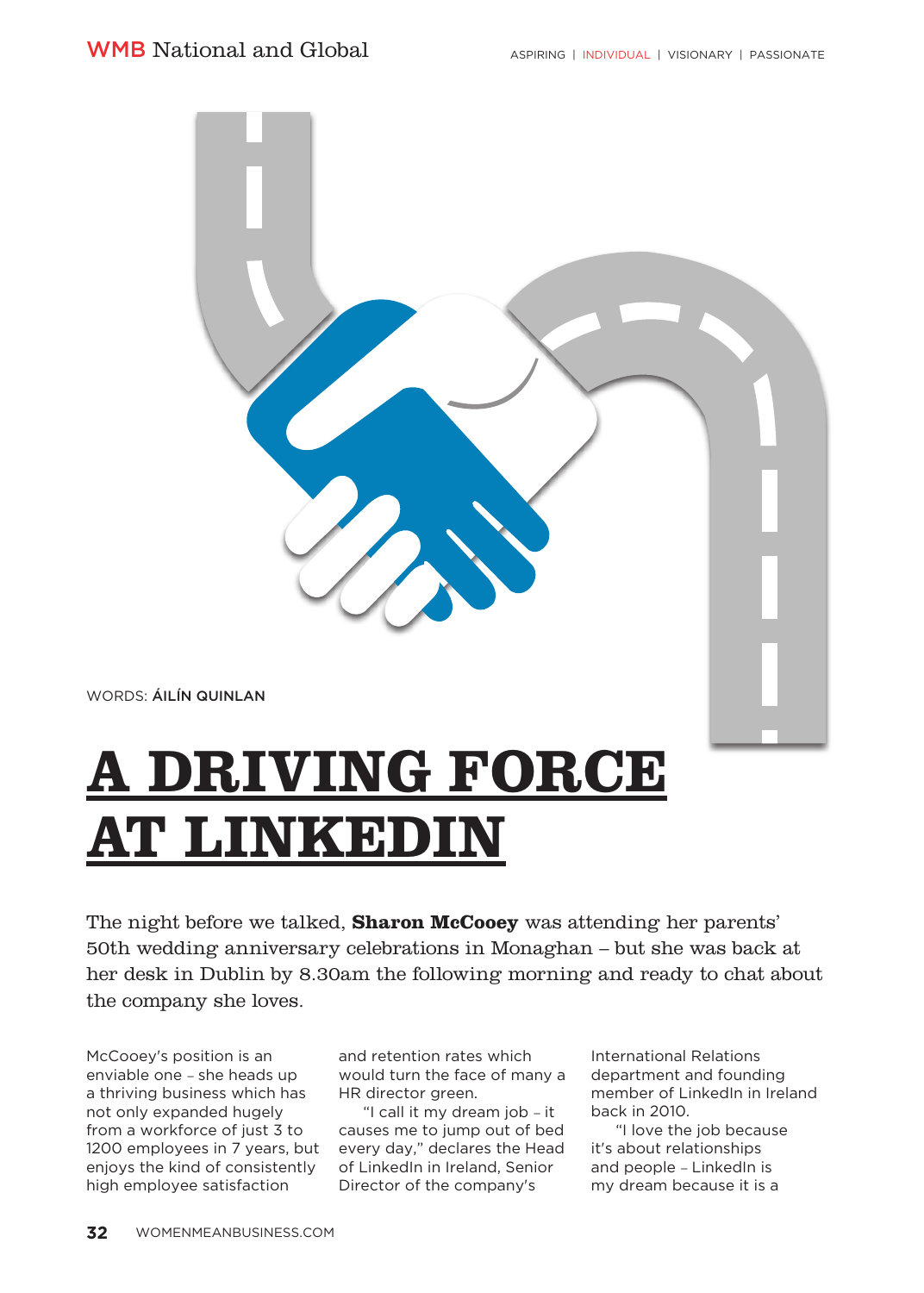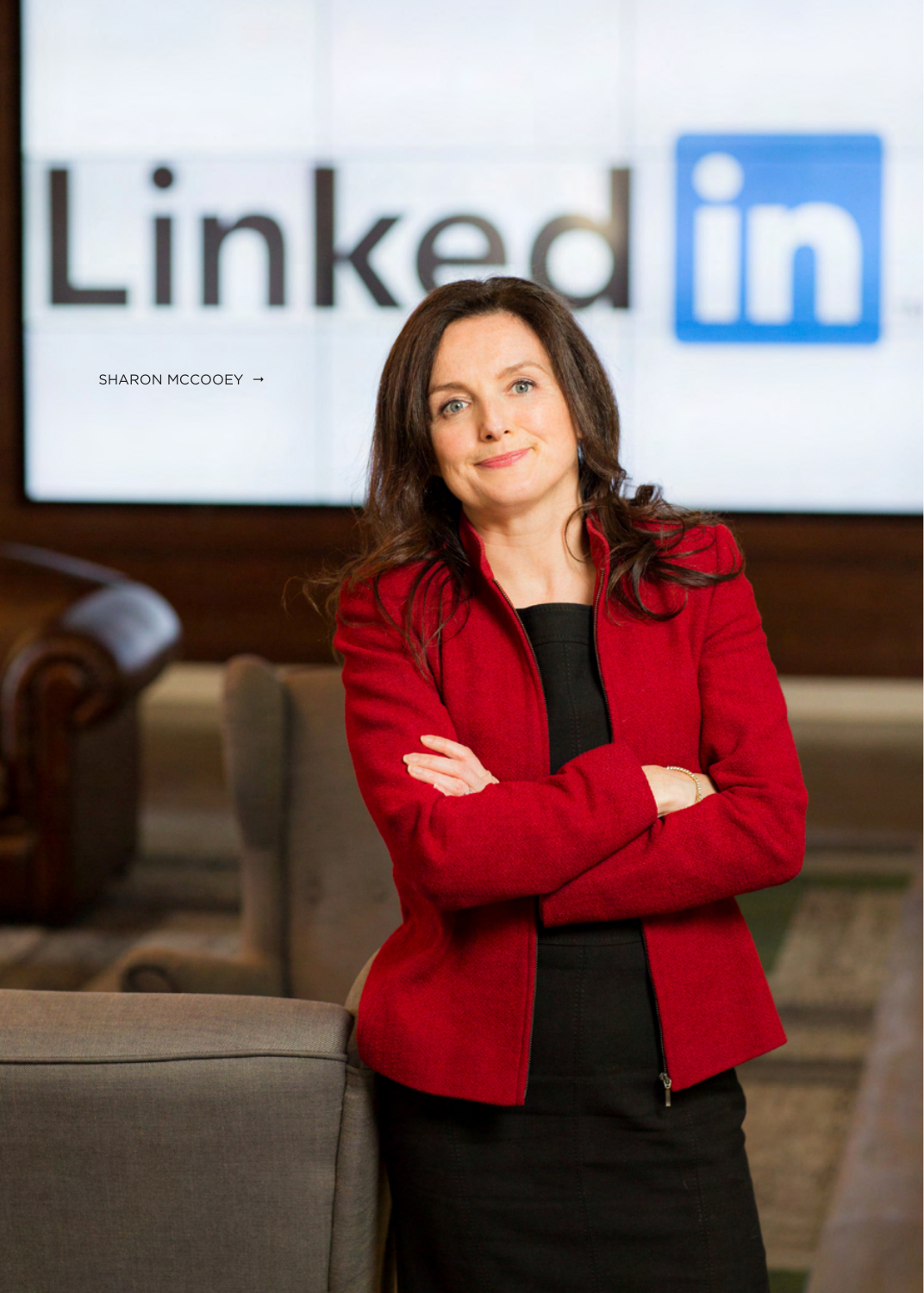combination of networking with people and technology,' explains McCooey, a qualified accountant who now heads up LinkedIn's dynamic, highly motivated and young workforce – the average age of LinkedIn employees in Dublin is around 31.

Since 2010, the Monaghan native, who previously worked in the US multinational sector for many years, has, however, also overseen the launch of LinkedIn branches in no fewer than 10 countries around the world – Brazil, France, Germany, Italy, Spain and Sweden to name but a few.

McCooey is the acknowledged driving force which has established LinkedIn as one of the major tech players in Dublin's crowded tech scene.

As one of LinkedIn's first hires she has personally overseen this period of immense growth and change, helping the company grow from a tiny staff seven years ago to a formidable workforce of 1,200-and-growing which works across all product lines, supporting more than 50 markets, from the UK as far as Turkey and South Africa.

The phenomenal success of the company she believes, is down to a handful of factors – firstly, says McCooey, it's really all about hiring the right kind of people.

There's a snowball effect from getting great people, who then attract more great people and they all do great things," she observes.

The other big reason for LinkedIn's success, she believes, is the fact that the company is a purpose-driven organisation.

"Our vision is connecting professionals around the world to make them more productive and successful, so when we talk about our



successes, we talk about how many people either find jobs on LinkedIn, funding through LinkedIn for their business, or, indeed, new business through LinkedIn.

"We get told these stories by people who have benefited from LinkedIn."

Put simply, LinkedIn connects the world's professionals to make them more productive and successful and transforms the ways companies hire, market and sell. The company's vision is to create economic opportunity for every member of the global workforce through the ongoing development of the world's first Economic Graph. It has more than 467 million members, boasts offices worldwide, and reports McCooey, globe-trotting LinkedIn employees regularly get told first-hand about just how their day-to-day work impacts positively on the lives of others. People don't

just message LinkedIn with their appreciative comments, they're also willing to do it face-to-face, she says.

'When any of the workforce walks through an airport with, for example, a LinkedIn logo on a bag, or on a t-shirt carrying the logo, people literally come up and tell us how LinkedIn has changed their lives. This happens all the time and that's a great motivator," McCooey declares.

"We have very high retention rates. We run employee satisfaction surveys twice a year and they tell us that employee satisfaction is very high because of the effect that their work is having on other peoples' lives."

As we all know, millennial employees are a restless bunch. They tend to move around a lot – but LinkedIn's retention rates buck that trend, says McCooey – primarily she says, because of what she terms 'purpose'.